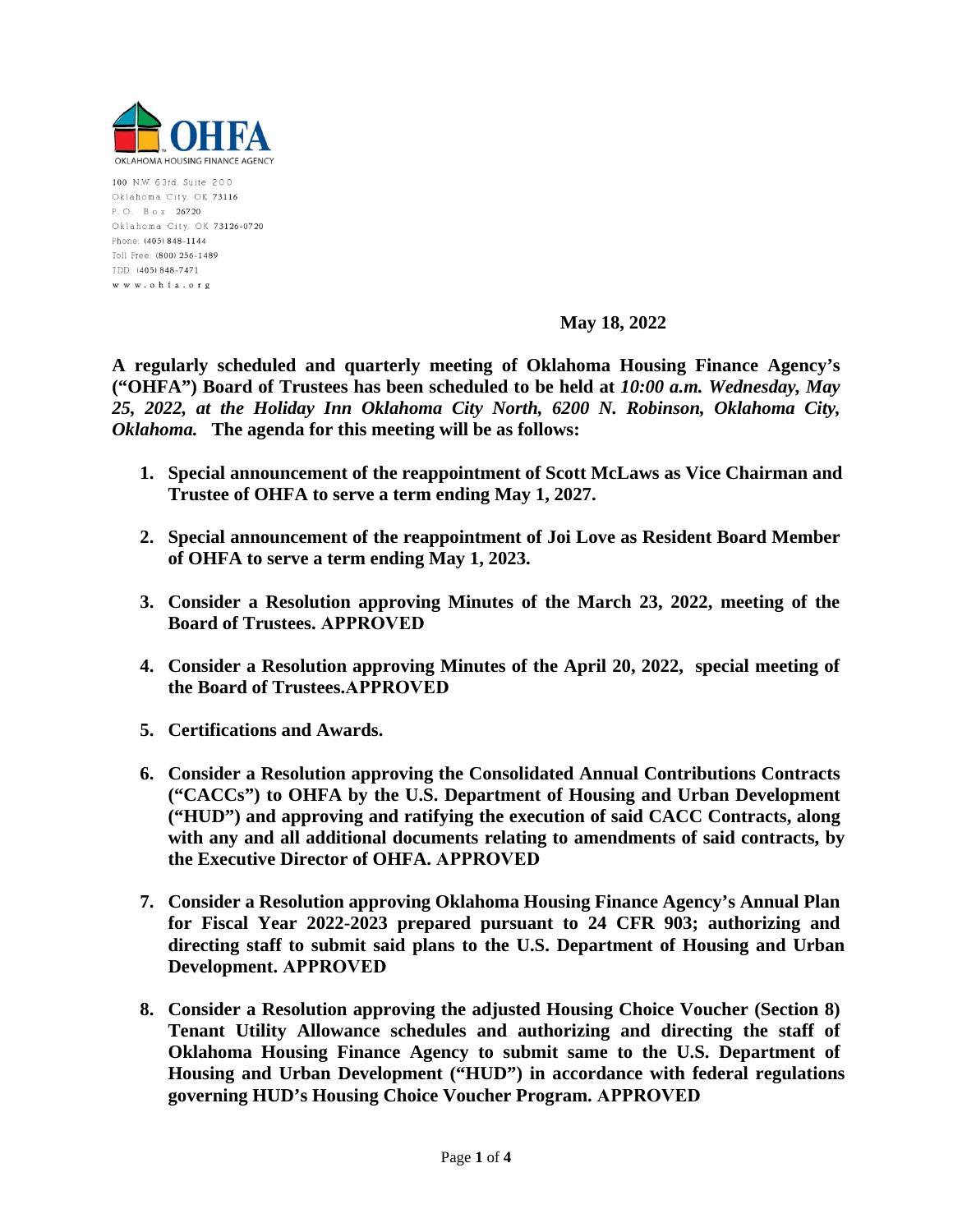- **9. Consider a Resolution approving Oklahoma Housing Finance Agency's ("OHFA's") Administrative Plan for the U.S. Department of Housing and Urban Development's ("HUD's") Housing Choice Voucher Program, as amended, and authorizing and directing the staff of OHFA to make said Administrative Plan available to HUD for review. APPROVED**
- **10. Consent Docket The following items of business may be voted upon by a single vote of the Trustees without discussion, unless and except for any item which anyone of the Trustees desires to have discussion about at the meeting, in which case, each item so noted will be withdrawn from the Consent Docket and handled individually in order immediately following the completion of the Consent Docket: APPROVED**
	- **10.1 Consider a Resolution approving the sale of not to exceed \$125 million under OHFA TBA Program of GNMA/FNMA/FHLMC certificates relating to single family mortgages to be originated as a part of the ongoing origination program of the Oklahoma Housing Finance Agency; ratifying previous trades; directing the staff to develop the documentation for the program and approving parameters for the sale of Single Family Program loans; authorizing staff and OHFA officers to take such other action as may be necessary or desirable for such purpose.**
	- **10.2 Consider a Resolution approving the sale of not to exceed \$75 million under OHFA Single Family Program of GNMA/FNMA/FHLMC certificates relating to Single Family Mortgages originated as a part of the ongoing origination program of OHFA; directing the staff to develop the documentation for the program and approving parameters for the sale of said GNMA/FNMA/FHLMC certificates; authorizing staff and OHFA officers to take such other actions as may be necessary or desirable for such purpose.**
	- **10.3 Consider a Resolution authorizing and approving the renovation of the first floor and peripheral exterior areas of OHFA's office building located at 100 NW 63rd Street, Oklahoma City, OK 73116.**
	- **10.4 Consider a Resolution approving and authorizing the acquisition of furnishings for the first-floor remodel of the OHFA office building.**
	- **10.5 Consider a Resolution authorizing the placement of Oklahoma Housing Finance Agency's property and general liability insurance and authorizing and approving the payment of the premiums for said coverage.**
	- **10.6 Consider a Resolution approving the renewal of Worker's Compensation insurance coverage through Travelers Insurance.**
	- **10.7 Consider a Resolution approving the Transfer of Ownership of the Tax Credit Development known as Chelsea Terrace, Chelsea, Oklahoma, OHFA #98-02-17, from Commons at Chelsea, LLC to Rockmoor, LLC subject to certain conditions and terms.**
- **11. Single Family Program Update.**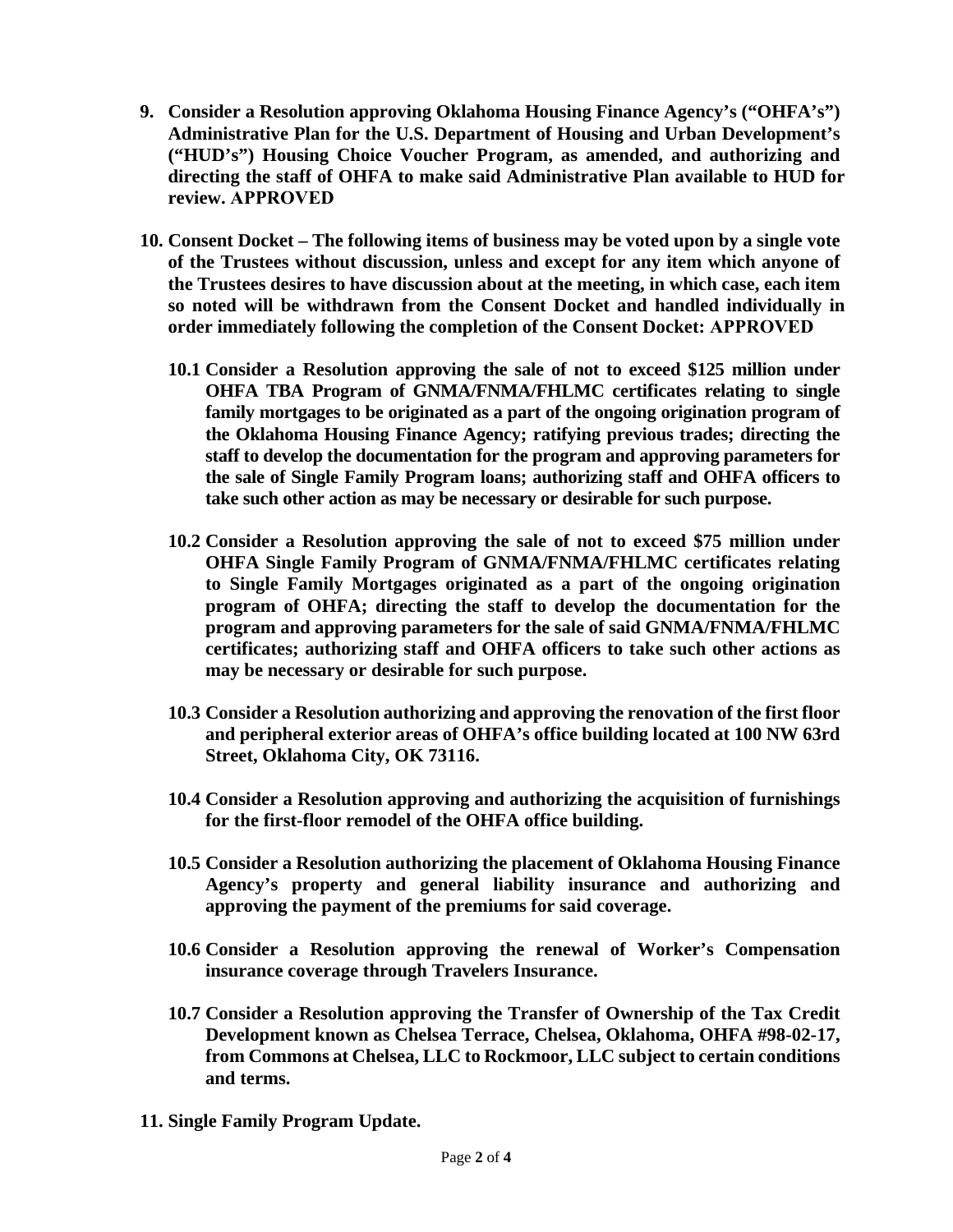- **12. Consider and conduct individual proceedings to consider the 9% Applications for an Allocation from the 2022 Oklahoma State Tax Credit Authority filed by each of the Owner/Applicants identified in Exhibit "1" to this Agenda, and in connection therewith: (a) make such preliminary and/or intermediate rulings as may be necessary and/or appropriate to the conduct of said proceedings, including reassignment of funds among the various set-asides and/or to utilize Federal Credits from 2022 and State Tax Credits; (b) receive and hear the reports and recommendations of the Staff of OHFA, the evidence and arguments of the Applicants and their representatives and, pursuant to the Oklahoma Open Meeting Act, the comments of members of the public present; and (c) at the conclusion of all testimony and evidence, consider Resolutions approving, subject to any contingencies, conditions or requirements established by the Trustees, or disapproving the Applications of each of said Owners/Applicants and providing for execution of documents evidencing the actions of the Trustees. APPROVED**
- **13. Consider and conduct individual proceedings to consider the 4% Applications for an Allocation from the 2022 Oklahoma State Tax Credit Authority filed by each of the Owner/Applicants identified in Exhibit "2" to this Agenda, and in connection therewith: (a) make such preliminary and/or intermediate rulings as may be necessary and/or appropriate to the conduct of said proceedings, including reassignment of funds among the various set-asides and/or to utilize Federal Credits from 2022 and State Tax Credits; (b) receive and hear the reports and recommendations of the Staff of OHFA, the evidence and arguments of the Applicants and their representatives and, pursuant to the Oklahoma Open Meeting Act, the comments of members of the public present; and (c) at the conclusion of all testimony and evidence, consider Resolutions approving, subject to any contingencies, conditions or requirements established by the Trustees, or disapproving the Applications of each of said Owners/Applicants and providing for execution of documents evidencing the actions of the Trustees. APPROVED**
- **14. Consider a Resolution authorizing the Inducement of the Issuance of Multifamily Bonds for the New Construction of Astoria Creek in Oklahoma City, Oklahoma. Any competitive bidding for the sale thereof is waived. APPROVED**
- **15. Consider a Resolution authorizing the Inducement of the Issuance of Multifamily Bonds for the New Construction of Rising Sun Apartments in Oklahoma City, Oklahoma. Any competitive bidding for the sale thereof is waived. APPROVED**
- **16. Consider a Resolution authorizing the Inducement of the Issuance of Multifamily Bonds for the Acquisition and Substantial Rehabilitation of Duncan Plaza in Duncan, Oklahoma. Any competitive bidding for the sale thereof is waived. APPROVED**
- **17. Consider a Resolution approving and authorizing an Amendment to the 2022 QAP to increase the current construction cost limit of \$200 per square foot to \$230 per square foot on all Affordable Housing Tax Credit Applications submitted from June 1, 2022 until December 31, 2022. APPROVED**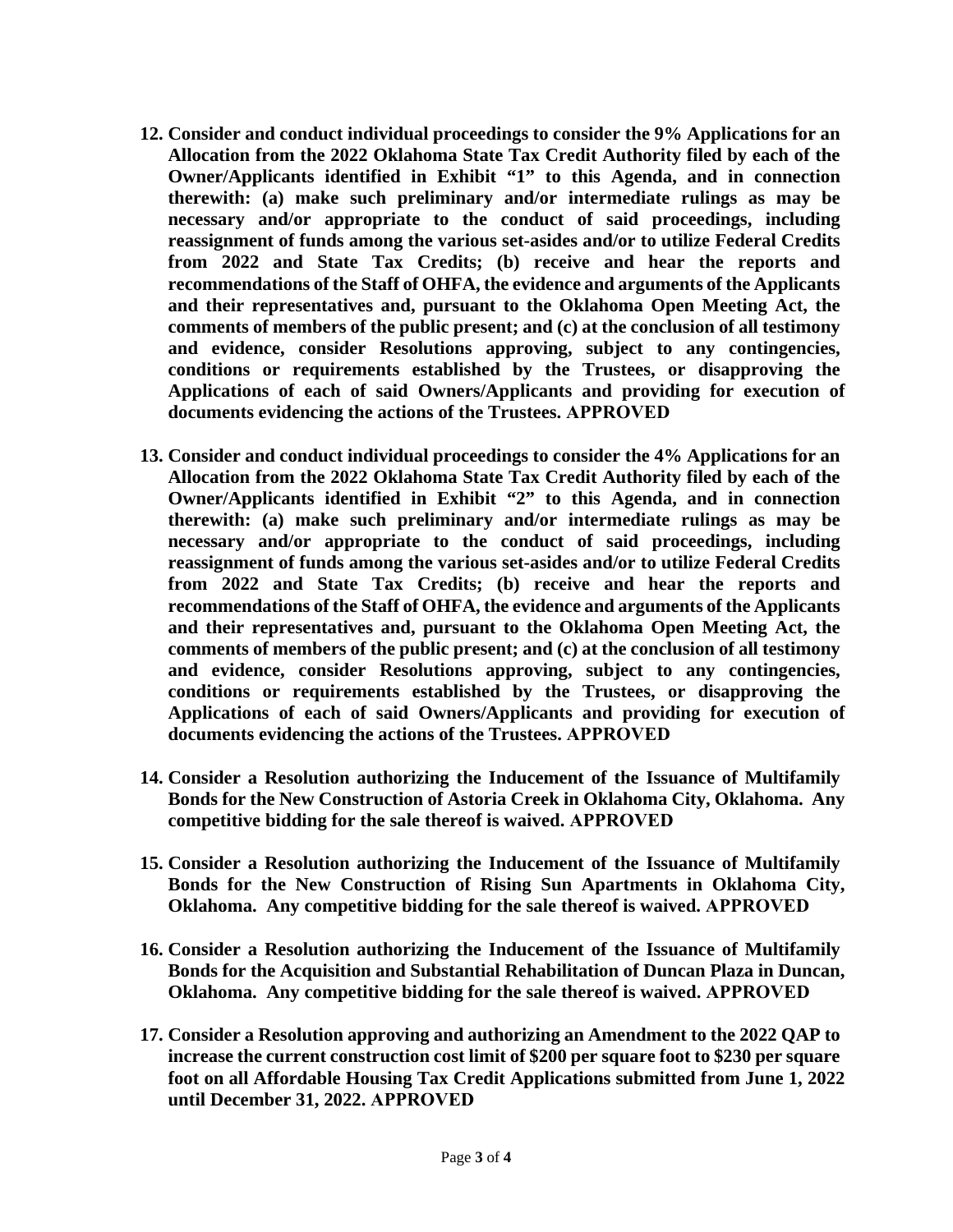- **18. Report on HOME ARP.**
- **19. Report on NHTF Balance.**
- **20. 2021 Oklahoma Affordable Housing Act Economic Impact Report.**
- **21. Richard S. Lillard Emergency Housing Assistance Fund (EHAF) Report.**
- **22. Consider a Resolution approving and authorizing the purchase of upgrading existing Virtual Storage and Blade Servers including hardware and software maintenance from the statewide contract to replace equipment purchased in 2015 for OHFA's application and database servers for a cost not to exceed \$300,000. APPROVED**
- **23. 2nd Quarterly Budget Report and Cost Center Analysis.**
- **24. Any business not known about, or which could not have been reasonably foreseen prior to the time of posting of this agenda.**
- **25. Adjournment.**

# **FOR THE CHAIRMAN**

**Deborah Jenkins Executive Director**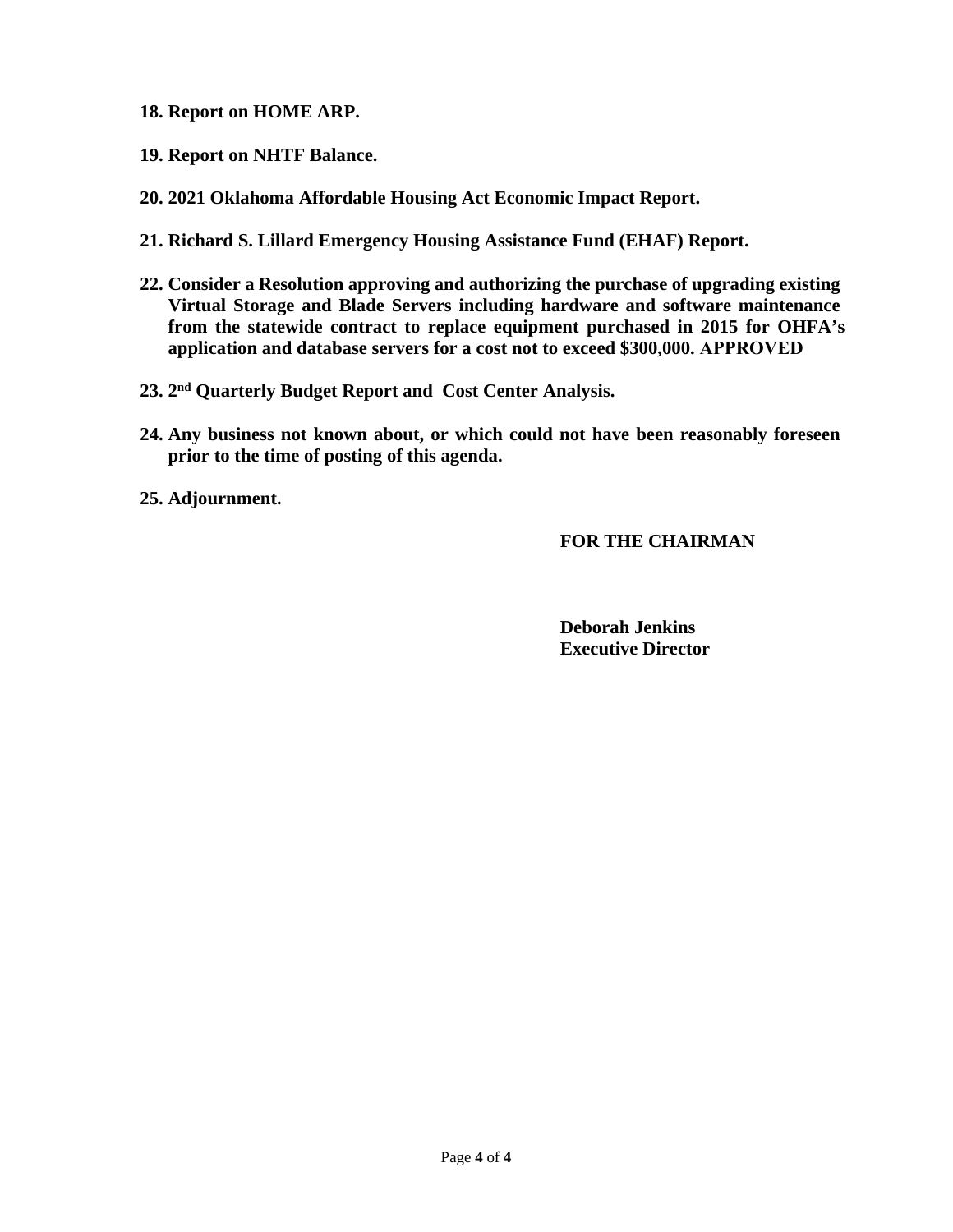# Exhibit 1

## **Oklahoma Housing Finance Agency - Board Meeting Tax Credit Awards 1st Funding Period 2022 Staff Recommendations May 25, 2022**

| Okla. Population per IRS                                  | 3,986,639   |
|-----------------------------------------------------------|-------------|
| Rate: Times per Capita                                    | 2.60000     |
| Total Credits - 2022                                      | 10,365,261  |
| Remaining 2021 Tax Credits                                | 1,262,957   |
| Returned Credits to Date                                  | 518,000     |
| <b>Total Federal Credits Available - 2022</b>             | 12,146,218  |
| Federal Credits Available 1st Funding Period              | 6,073,109   |
| Federal Credits Recommended 1st Funding Period            | 4,568,005   |
| Federal Credits Carry Forward to 2nd Funding Period       | 1,505,104   |
| Federal Credits Forward Funded in 2021                    | (1,420,403) |
| National Pool Credits Received in 2022                    |             |
| Federal Credits Available 2nd Funding Period              | 6,073,109   |
| <b>Total Federal Credits Available 2nd Funding Period</b> | 6,157,810   |
| Total State Credits Available - 2022                      | 2,000,000   |
| State Credits Forward Funded in 2021                      | (366, 995)  |
| State Credits Available 1st Funding Period                | 1,633,005   |
| State Credits Recommended 1st Funding Period              | 1,633,005   |
| State Credits Available 2nd Funding Period                |             |

| Federal   | State     | # of Federal        |
|-----------|-----------|---------------------|
| Requested | Requested | and State           |
| Amount    | Amount    | <b>Applications</b> |
| 5.930.473 | 2,542,672 | 11/6                |
|           | -         |                     |
| 5.930.473 | 2.542.672 |                     |
|           |           |                     |

|         | <b>Requested</b> |
|---------|------------------|
| Score   | Amount           |
| 56.6766 | 555.686          |
| 52.0224 | 176.420          |
| 53.1900 | 167.566          |
| 50.2182 | 452.801          |
|         |                  |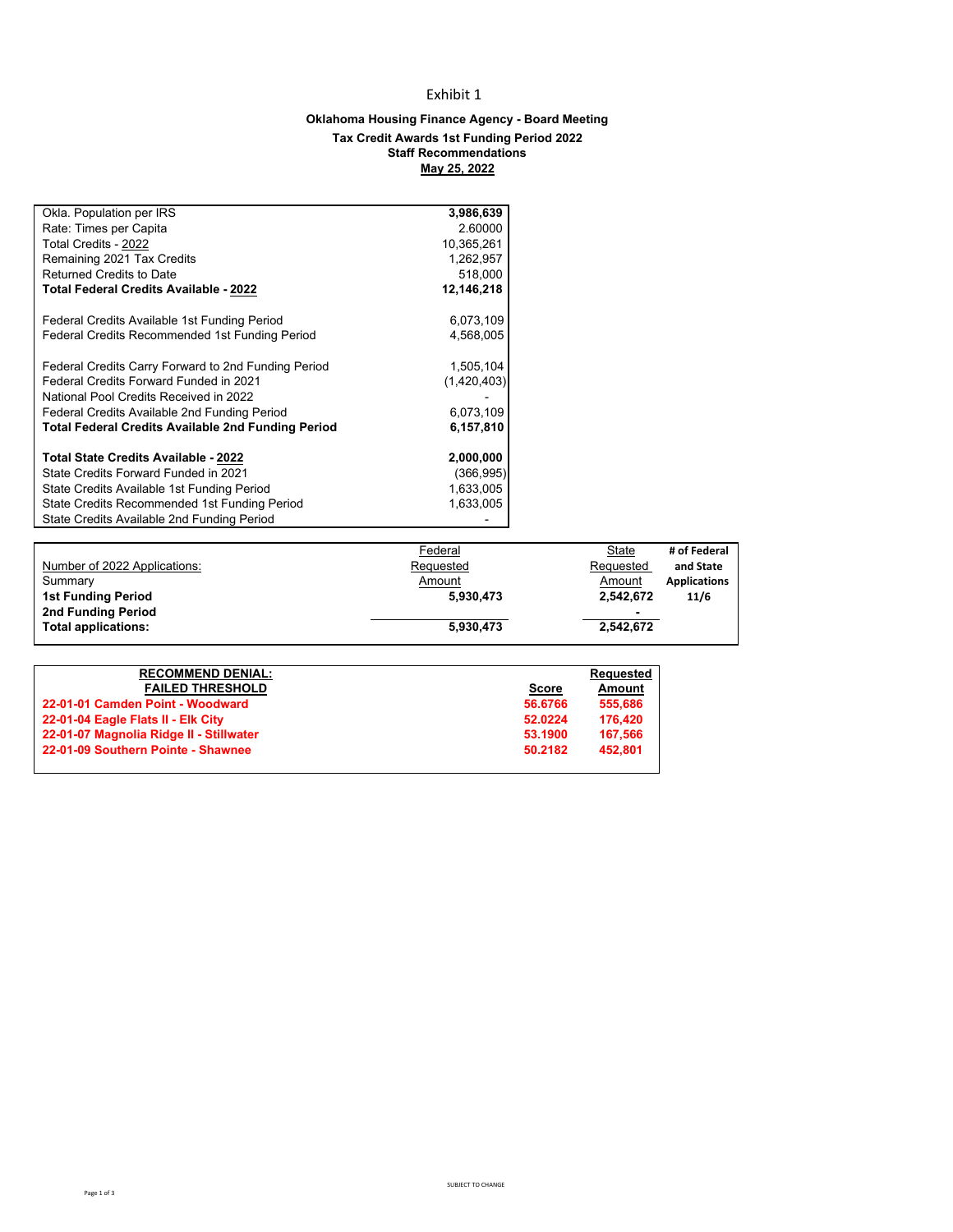## **Oklahoma Housing Finance Agency - Board Meeting**

### **Tax Credit Awards 1st Funding Period 2022**

**Staff Recommendations**

**May 25, 2022**

| RECOMMEND APPROVAL AND TRANSFER OF FUNDS:                                                                    |                       |                         |                              |                              |                          |                        |
|--------------------------------------------------------------------------------------------------------------|-----------------------|-------------------------|------------------------------|------------------------------|--------------------------|------------------------|
|                                                                                                              |                       |                         |                              | <b>Federal Credits</b>       |                          | <b>State Credits</b>   |
| CHOICE NEIGHBORHOOD IMPLEMENTATION GRANT - SET-ASIDE<br>22-01-08 River West Phase VI (CNI, NC Urban) - Tulsa | Alloc.<br>\$1,000,000 | Score<br>52.3052        | Award<br>Amount<br>1,000,000 | <b>Balance:</b><br>1,000,000 | Award<br>Amount          | Balance:               |
|                                                                                                              |                       |                         |                              |                              |                          |                        |
|                                                                                                              | Alloc. %              |                         | Award                        | <b>Balance:</b>              | <u>Award</u>             | <b>Balance:</b>        |
| <u>NONPROFIT (NP) -</u><br>22-01-11 Westlake Estates (NP, NC Urban) STC - Oklahoma City                      | 15%                   | <b>Score</b><br>57.6443 | <b>Amount</b><br>545,000     | 760,966<br>215,966           | <b>Amount</b><br>545,000 | 1,633,005<br>1,088,005 |
| <b>Transfer To General Pool</b>                                                                              |                       |                         |                              | (215, 966)                   |                          |                        |
|                                                                                                              |                       |                         |                              |                              |                          |                        |
|                                                                                                              | Alloc. %              |                         | Award                        | <b>Balance:</b>              | Award                    | <b>Balance:</b>        |
| <u>NEW CONSTRUCTION (URBAN) -</u>                                                                            | 38.5%                 | <u>Score</u>            | <b>Amount</b>                | 1,953,147                    | <b>Amount</b>            | 1,088,005              |
| 22-01-06 Lynn Oak Apartments (NP, NC Urban) STC - Broken Arrow                                               |                       | 57.3119                 | 650,000                      | 1,303,147                    | 650,000                  | 438,005                |
| 22-01-03 Crossroads at NE Grand Blvd (NC Rural) - Oklahoma City                                              |                       | 56.9962                 | 750,000                      | 553,147                      |                          |                        |
| <b>Transfer To New Construction Combined</b>                                                                 |                       |                         |                              | (553, 147)                   |                          |                        |
|                                                                                                              | Alloc. %              |                         | Award                        | <b>Balance:</b>              | Award                    | <b>Balance:</b>        |
| <b>NEW CONSTRUCTION (RURAL) -</b>                                                                            | 16.5%                 | Score                   | Amount                       | 837,063                      | Amount                   | 438,005                |
| 22-01-05 Lindenwoods Phase IV (NC Rural) - Durant                                                            |                       | 51.2443                 | 435,000                      | 402,063                      |                          | 438,005                |
| <b>Transfer To New Construction Combined</b>                                                                 |                       |                         |                              | (402, 063)                   |                          |                        |
|                                                                                                              |                       |                         | Award                        | <b>Balance:</b>              | Award                    | <b>Balance:</b>        |
| <b>NEW CONSTRUCTION COMBINED -</b>                                                                           |                       | Score                   | Amount                       | $\blacksquare$               | Amount                   | 438,005                |
| <b>Transfer From New Construction (Urban)</b>                                                                |                       |                         |                              | 553,147                      |                          |                        |
| <b>Transfer From New Construction (Rural)</b>                                                                |                       |                         |                              | 402,063                      |                          |                        |
| <b>Subtotal</b>                                                                                              |                       |                         |                              | 955,210                      |                          |                        |
| 22-01-02 Capstone at Coweta Trails II (NP, NC Rural) - Coweta                                                |                       | 55,9546                 | 750,000                      | 205,210                      |                          |                        |
| <b>Transfer To General Pool</b>                                                                              |                       |                         |                              | (205, 210)                   |                          |                        |
|                                                                                                              |                       |                         |                              |                              |                          |                        |
|                                                                                                              | Alloc. %              |                         | Award                        | <b>Balance:</b>              | Award                    | <b>Balance:</b>        |
| <b>REHABILITATION - SET-ASIDE</b>                                                                            | 30%                   | Score                   | Amount                       | 1,521,933                    | Amount                   | 438,005                |
| <b>Transfer To General Pool</b>                                                                              |                       |                         |                              | (1,521,933)                  |                          |                        |
|                                                                                                              |                       |                         | Award                        | Balance:                     | Award                    | Balance:               |
| <b>GENERAL POOL - SET-ASIDE</b>                                                                              |                       | <b>Score</b>            | <u>Amount</u>                |                              | <b>Amount</b>            | 438.005                |
| <b>Transfer From Nonprofit of \$215,966</b>                                                                  |                       |                         |                              | 215,966                      |                          |                        |
| Transfer From New Construction Combined of \$205,210<br>Transfer From Rehab of \$1,521,933                   |                       |                         |                              | 421,176<br>1,943,109         |                          |                        |
| 22-01-10 StoneRidge of Poteau (NC Rural) STC - Poteau                                                        |                       | 57.3273                 | 438,005                      | 1,505,104                    | 438,005                  | -                      |
| Carry Forward to 2022 2nd Round Federal Credits                                                              |                       |                         |                              | 1,505,104                    |                          |                        |
|                                                                                                              |                       |                         |                              |                              |                          |                        |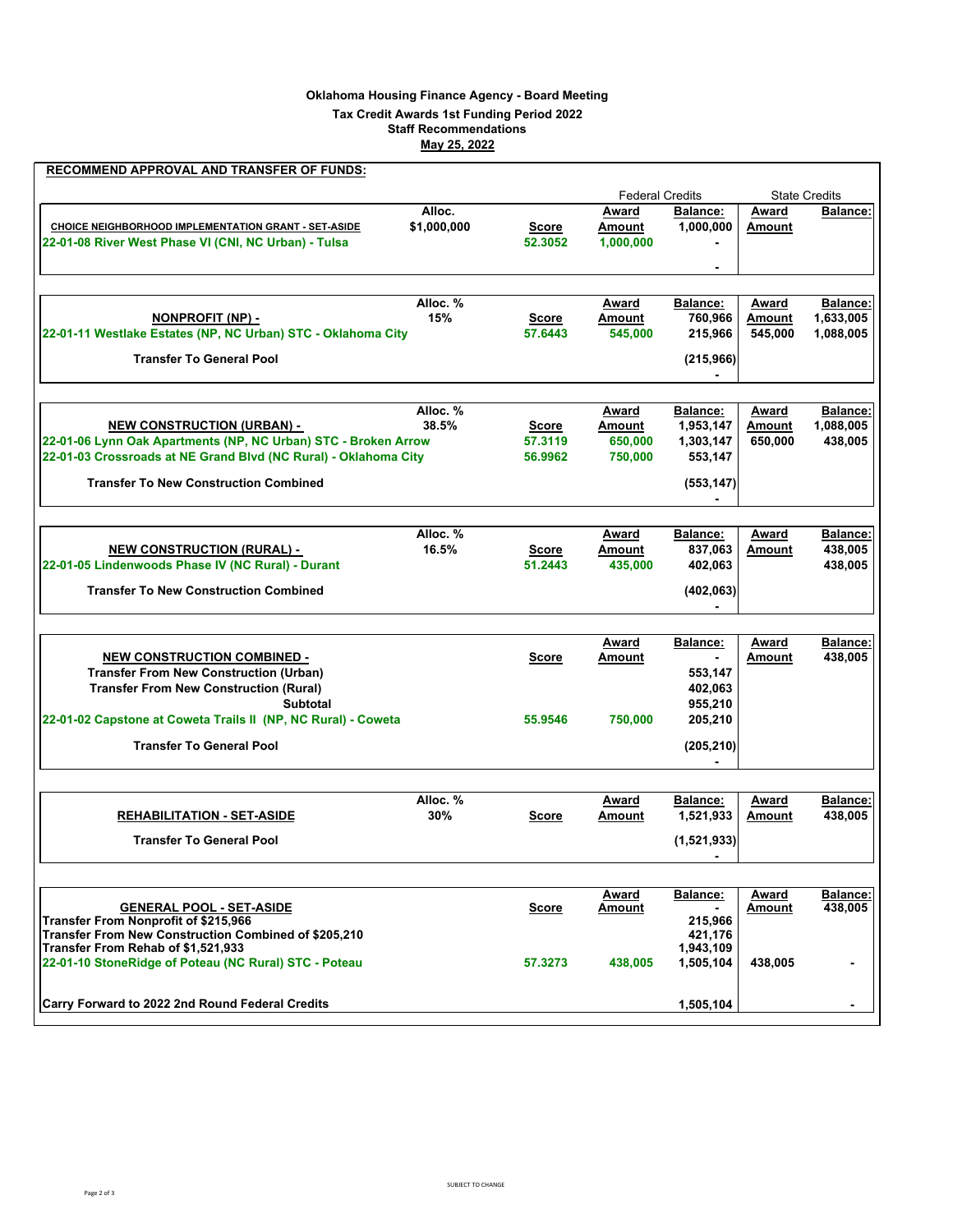### **Oklahoma Housing Finance Agency - Board Meeting Tax Credit Awards 1st Funding Period 2022 Staff Recommendations**

**May 25, 2022**

**Reference only: Requested**<br> **REQUESTED REQUESTED ALCATIONS WITHDRAWN APPLICATIONS NONE**

### **RECOMMEND DENIAL DUE TO Requested INSUFFICIENT FUNDS Score Amount**

**NONE**

**Subtotal** 

\*\* Ranked in Tiebreaker Order LIGHT BLUE TEXT = APPLICATIONS WITHDRAWN RED TEXT = STAFF RECOMMENDS DENIAL - FAILED THRESHOLD GREEN TEXT = STAFF RECOMMENDS APPROVAL PURPLE TEXT = STAFF RECOMMENDS DENIAL DUE TO INSUFFICIENT FUNDS STC = STATE TAX CREDITS